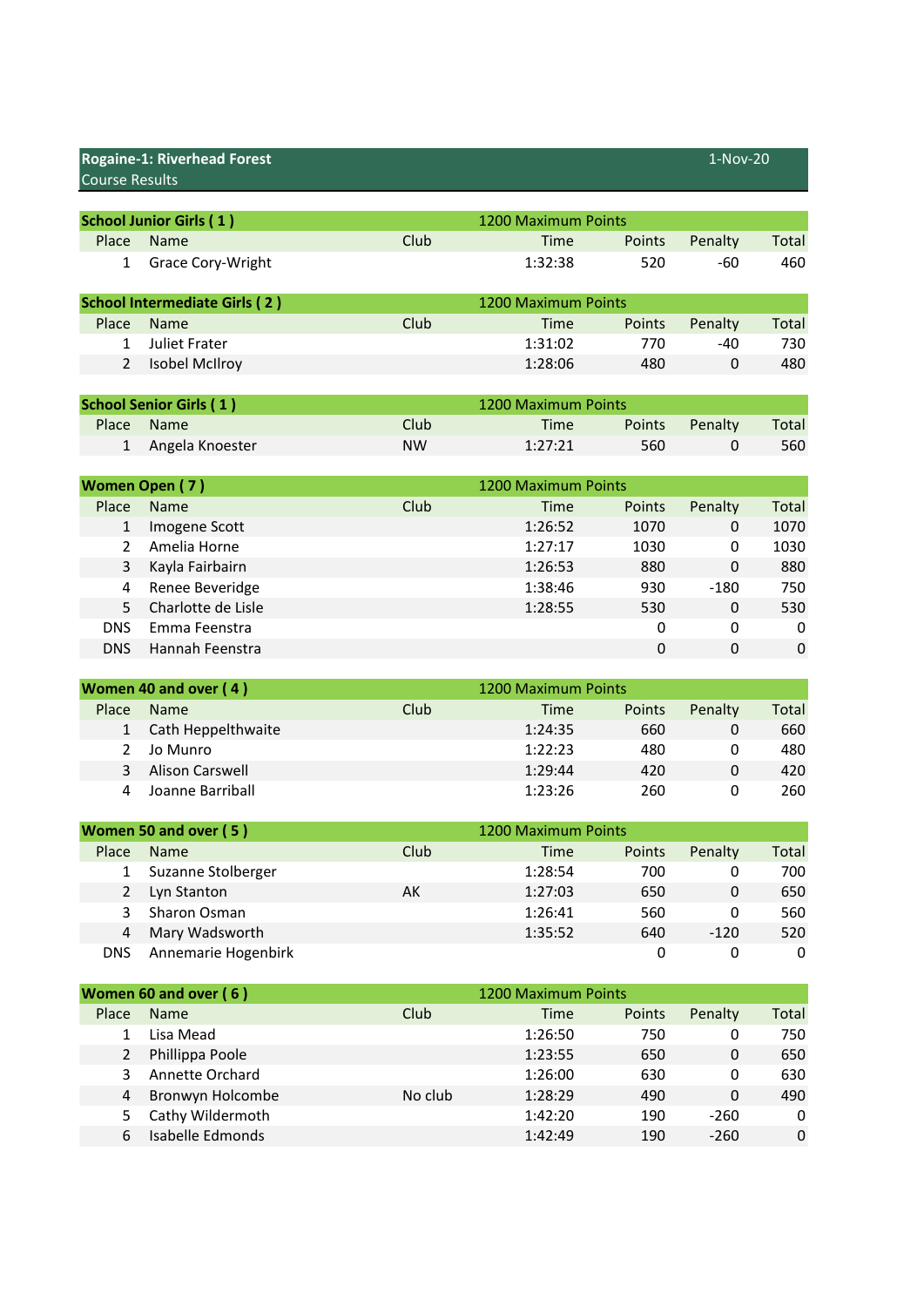|               | <b>School Junior Boys (3)</b> |      | 1200 Maximum Points |        |         |       |
|---------------|-------------------------------|------|---------------------|--------|---------|-------|
| <b>Place</b>  | <b>Name</b>                   | Club | Time                | Points | Penalty | Total |
|               | Tahi Harris                   |      | 1:28:17             | 430    |         | 430   |
| $\mathcal{L}$ | Dane Barriball                |      | 1:22:57             | 260    |         | 260   |
|               | <b>Isaac Barriball</b>        |      | 1:23:25             | 260    |         | 260   |

| <b>School Intermediate Boys (1)</b> |                 |      | 1200 Maximum Points |               |         |       |
|-------------------------------------|-----------------|------|---------------------|---------------|---------|-------|
|                                     | Place Name      | Club | Time                | <b>Points</b> | Penalty | Total |
|                                     | Robert Christie |      | 1:33:36             | 510           | -80     | 430   |

| Men 20 and under $(1)$ |                   |       | 1200 Maximum Points |        |         |       |
|------------------------|-------------------|-------|---------------------|--------|---------|-------|
|                        | Place Name        | Club. | Time                | Points | Penalty | Total |
|                        | 1 Liam Stolberger |       | 1:29:45             | 960    |         | 960   |

| Men Open (7) |                          |           | 1200 Maximum Points |               |         |       |
|--------------|--------------------------|-----------|---------------------|---------------|---------|-------|
| Place        | <b>Name</b>              | Club      | Time                | <b>Points</b> | Penalty | Total |
|              | Gene Beveridge           |           | 1:27:51             | 1100          | 0       | 1100  |
|              | Jason Brown              | AK        | 1:29:27             | 1070          | 0       | 1070  |
| 3            | <b>Boris Rodriguez</b>   | <b>CM</b> | 1:26:57             | 950           | 0       | 950   |
| 4            | <b>Thomas Stolberger</b> |           | 1:28:24             | 770           | 0       | 770   |
|              | Sam Walker               | No club   | 1:26:17             | 610           | 0       | 610   |
| 6            | Paul McPhee              | No club   | 1:24:46             | 590           | 0       | 590   |
|              | Julio Mau                |           | 1:27:24             | 570           | 0       | 570   |

|            | Men 40 and over (9)  |         | 1200 Maximum Points |        |         |          |
|------------|----------------------|---------|---------------------|--------|---------|----------|
| Place      | Name                 | Club    | Time                | Points | Penalty | Total    |
|            | <b>Nick Harris</b>   |         | 1:25:54             | 1100   | 0       | 1100     |
|            | Andreas Borger       | No club | 1:25:55             | 1100   | 0       | 1100     |
| 3          | Craig Rooks          |         | 1:25:27             | 680    | 0       | 680      |
| 4          | Ben Meyer            |         | 1:27:07             | 630    | 0       | 630      |
| 5.         | Romain Perin         |         | 1:27:40             | 630    | 0       | 630      |
| 6          | Sander Lommertzen    |         | 1:28:20             | 440    | 0       | 440      |
|            | Nick Claridge        |         | 1:29:38             | 440    | 0       | 440      |
| 8          | <b>Bas Barriball</b> |         | 1:23:44             | 260    | 0       | 260      |
| <b>DNS</b> | xxx Savage           |         |                     | 0      | 0       | $\Omega$ |

|              | Men 50 and over (13)   |      | 1200 Maximum Points |               |         |       |
|--------------|------------------------|------|---------------------|---------------|---------|-------|
| Place        | <b>Name</b>            | Club | Time                | <b>Points</b> | Penalty | Total |
| $\mathbf{1}$ | Dave Crofts            | AK   | 1:28:10             | 920           | 0       | 920   |
|              | Guy Cory-Wright        |      | 1:27:00             | 890           | 0       | 890   |
| 3            | Andrew de Lisle        |      | 1:19:32             | 840           | 0       | 840   |
| 4            | Mark Frater            |      | 1:30:26             | 840           | $-20$   | 820   |
| 5            | <b>Marcus Graney</b>   |      | 1:28:46             | 660           | 0       | 660   |
| 6            | Scott Vennell          |      | 1:29:06             | 640           | 0       | 640   |
|              | Jan Jager              |      | 1:19:20             | 610           | 0       | 610   |
| 8            | Simon Hunt             |      | 1:28:50             | 580           | 0       | 580   |
| 9            | <b>Trevor Carswell</b> |      | 1:24:32             | 570           | 0       | 570   |
| 10           | Michael Knightbridge   |      | 1:23:34             | 560           | 0       | 560   |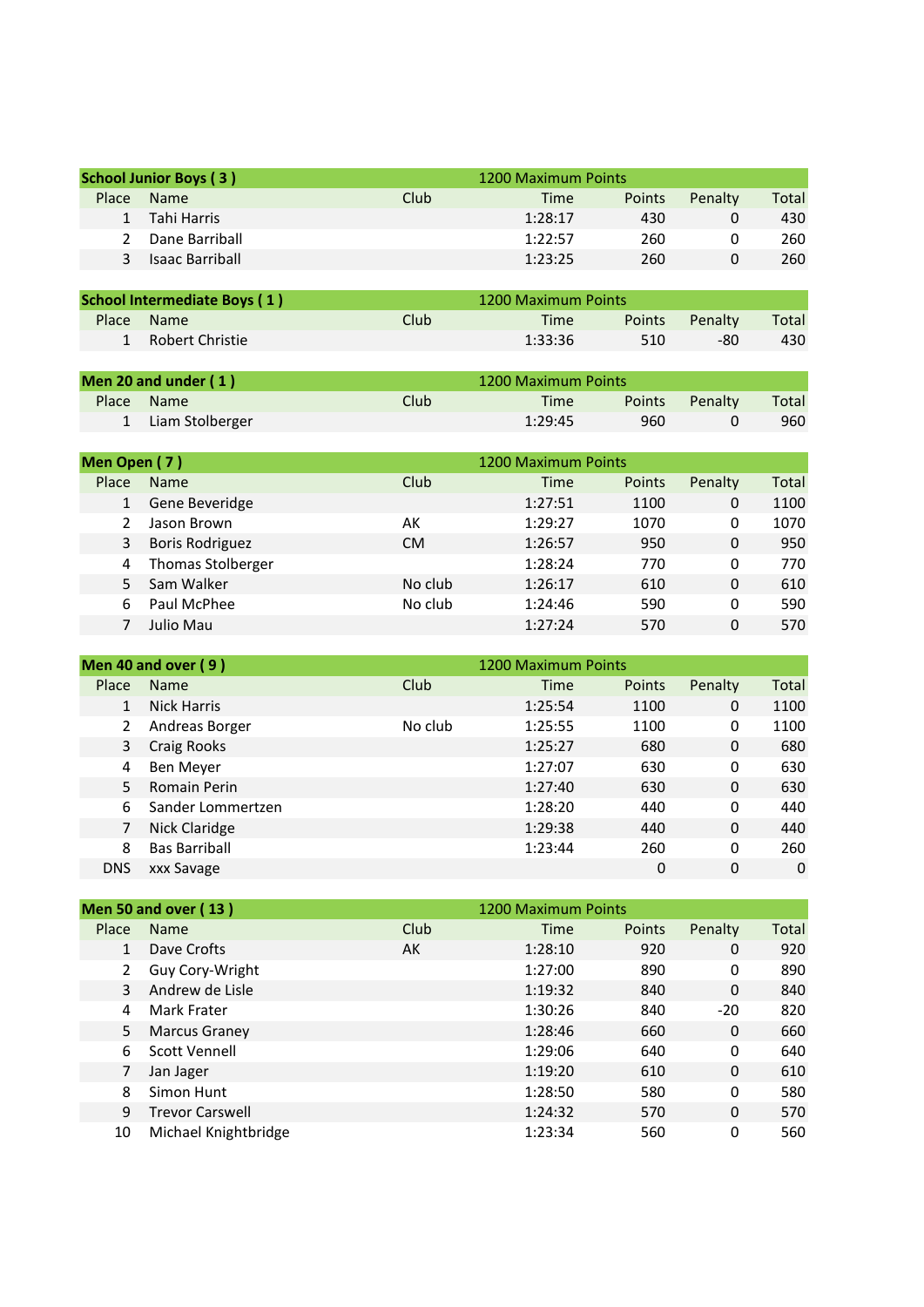| <b>James Christie</b> |         | 1:32:33 | 390 | -60 | 330 |
|-----------------------|---------|---------|-----|-----|-----|
| 12 Duane Francis      | No club | 1:29:25 | 320 |     | 320 |
| DNS Graeme Solloway   |         |         |     |     |     |

|                | <b>Men 60 and over (13)</b> |           | 1200 Maximum Points |               |          |       |
|----------------|-----------------------------|-----------|---------------------|---------------|----------|-------|
| Place          | <b>Name</b>                 | Club      | Time                | <b>Points</b> | Penalty  | Total |
| $\Omega$       | <b>Tony Cooper</b>          |           | 0:00                | 0             | 0        | 0     |
| $\mathbf{1}$   | Martin Crosby               |           | 1:26:42             | 850           | 0        | 850   |
| $\overline{2}$ | <b>Steve Pyatt</b>          |           | 1:26:37             | 790           | 0        | 790   |
| 3              | <b>Richard Mercer</b>       | AK        | 1:24:56             | 710           | 0        | 710   |
| 4              | Dave Middleton              |           | 1:25:52             | 710           | 0        | 710   |
| 5.             | Geoff Mead                  |           | 1:26:37             | 680           | 0        | 680   |
| 6              | Owen Means                  |           | 1:29:14             | 650           | 0        | 650   |
|                | Jan Knoester                | <b>NW</b> | 1:19:45             | 510           | 0        | 510   |
| 8              | Les Paver                   |           | 1:28:09             | 400           | $\Omega$ | 400   |
| 9              | Chris Gelderman             |           | 1:24:04             | 370           | 0        | 370   |
| 10             | Phill Johansen              |           | 1:29:39             | 310           | 0        | 310   |
| 11             | <b>Terry Nuthall</b>        |           | 1:18:57             | 290           | 0        | 290   |
| <b>DNS</b>     | Peter Ware                  |           |                     | 530           | 0        | 0     |

| <b>Team School Junior (2)</b> |                      |      | 1200 Maximum Points |               |         |       |
|-------------------------------|----------------------|------|---------------------|---------------|---------|-------|
| Place                         | <b>Name</b>          | Club | Time                | <b>Points</b> | Penalty | Total |
|                               | 1 TEAM Smashing Boys |      | 1:24:14             | 320.          |         | 320   |
|                               | TEAM Talented Two    |      | 1:28:25             | 180           |         | 180   |

| <b>Team School Senior (1)</b> |                       |                   | 1200 Maximum Points |               |         |       |
|-------------------------------|-----------------------|-------------------|---------------------|---------------|---------|-------|
|                               | Place Name            | Club <sup>1</sup> | Time                | <b>Points</b> | Penalty | Total |
|                               | 1 TEAM Gumball Slushy |                   | 1:21:24             | 270.          |         | 270   |

|                                 | Team Women (15)                  |         | 1200 Maximum Points   |               |         |       |
|---------------------------------|----------------------------------|---------|-----------------------|---------------|---------|-------|
| Place                           | Name                             | Club    | Time                  | <b>Points</b> | Penalty | Total |
| $\mathbf{1}$                    | <b>TEAM Fuse Creative</b>        |         | 1:29:50               | 740           | 0       | 740   |
| $\overline{2}$                  | <b>TEAM TamaKiam</b>             |         | 1:31:04               | 740           | $-40$   | 700   |
| 3                               | TEAM Run like the Winded         |         | 1:24:39               | 570           | 0       | 570   |
| 4                               | TEAM Kelly + Lara                |         | 1:30:18               | 590           | $-20$   | 570   |
| 5                               | <b>TEAM Hammond</b>              |         | 1:26:31               | 500           | 0       | 500   |
| 6                               | <b>TEAM Gemshenah</b>            |         | 1:25:04               | 450           | 0       | 450   |
| 7                               | TEAM PJs                         |         | 1:28:07               | 450           | 0       | 450   |
| 8                               | <b>TEAM The Has Beens</b>        |         | 1:22:46               | 420           | 0       | 420   |
| 9                               | <b>TEAM Mums that run things</b> |         | 1:28:08               | 420           | 0       | 420   |
| 10                              | Kirstin Cameron                  |         | 1:28:48               | 380           | 0       | 380   |
| 11                              | <b>TEAM Smashing Goals</b>       |         | 1:28:52               | 380           | 0       | 380   |
| 12                              | Bella Crossan                    | No club | 1:20:16               | 360           | 0       | 360   |
| 13                              | TEAM French 75                   |         | 1:22:18               | 360           | 0       | 360   |
| 14                              | <b>TEAM Legends</b>              | No club | 1:17:50               | 320           | 0       | 320   |
| 15                              | TEAM Denise, Karen and Anna      |         | 1:34:04               | 280           | $-100$  | 180   |
| $T_{\text{Gauss}}$ Man $\Gamma$ |                                  |         | $1200$ Marimum Doints |               |         |       |

| Team Men (5) |            | 1200 Maximum Points |      |        |         |       |
|--------------|------------|---------------------|------|--------|---------|-------|
|              | Place Name | Club                | Time | Points | Penalty | Total |